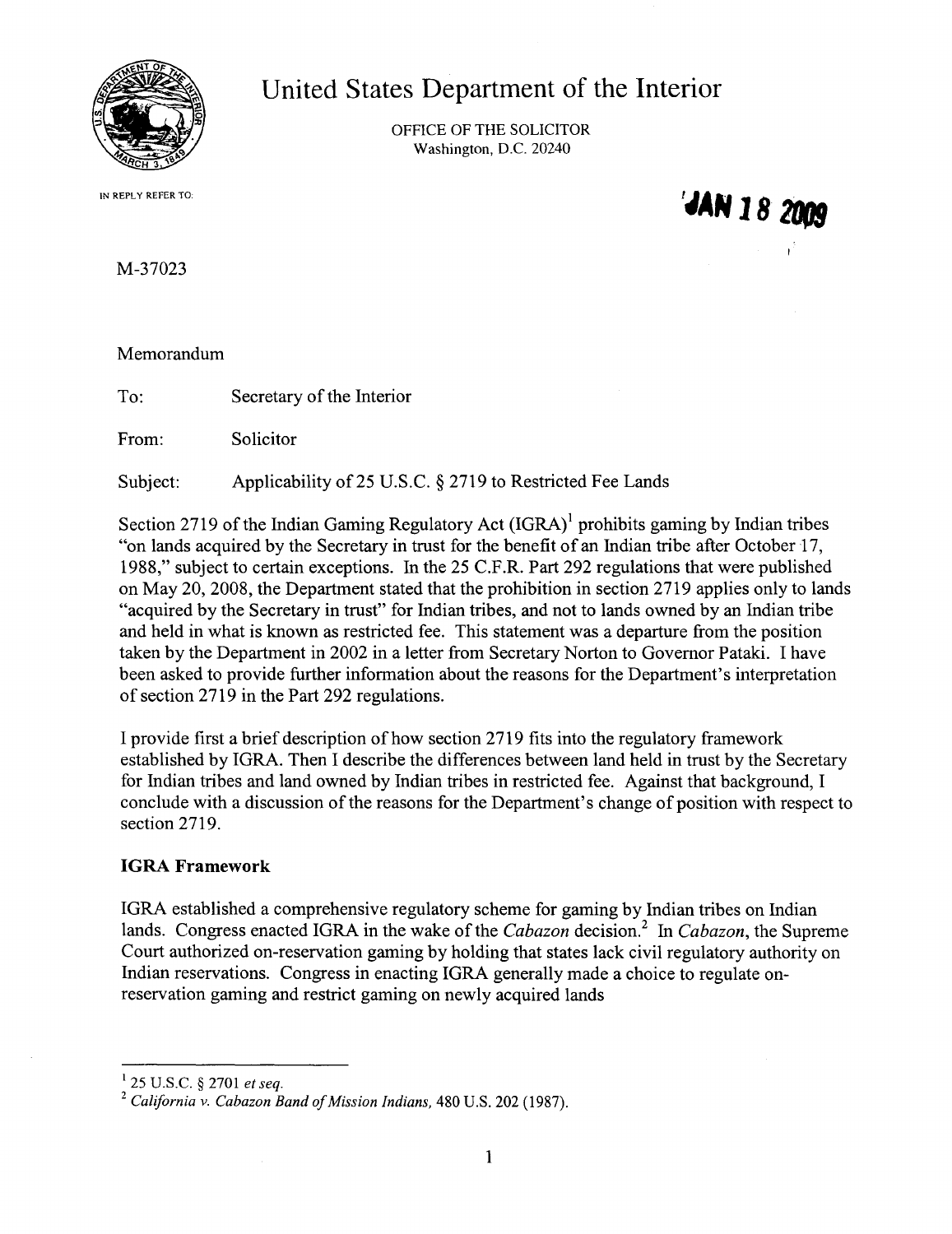IGRA's core principle is that gaming may occur on "Indian lands," as defined by IGRA, subject to certain regulatory requirements. IGRA defined "Indian lands" as including two broad categories of land. The first category is "all lands within the limits of any Indian reservations," regardless ofwhether the lands are held by the Secretary in trust or owned in fee by the tribe. The second category deals with off-reservation lands. It includes "all lands title to which is either held in trust by the United States for the benefit of any Indian tribe or individual or held by any Indian tribe or individual subject to restriction by the United States against alienation and over which an Indian tribe exercises governmental power." Thus, as a general rule, IGRA allows a tribe to game on all on-reservation lands. IGRA also authorizes gaming on off-reservation lands held in trust or restricted fee for a tribe or individual if the tribe exercise governmental power over those lands.

Congress in IGRA created a prohibition on gaming on some lands that would otherwise meet the definition of Indian lands. Section 2719 prohibits gaming on lands "acquired by the Secretary in trust" for a tribe after the date IGRA passed, which was October 17, 1988. Section 2719 then created exceptions to the prohibition. The two exceptions relevant to the discussion here are as follows:

- 1) all lands "located within or contiguous to the boundaries ofthe reservation of [an] Indian tribe" as those boundaries existed on the date IGRA passed; and
- 2) all off-reservation lands acquired by the Secretary in trust for an Indian tribe after the date IGRA passed, provided that the Secretary determines that gaming on those lands "would be in the best interest of the tribe" and "would not be detrimental to the surrounding community," and that "the Governor of the State in which the gaming activity would be located concurs in the Secretary's determination."<sup>3</sup>

Thus with section 2719, Congress created a scheme under which gaming could only occur on newly acquired off-reservation lands if the Secretary found that gaming on those lands would not be detrimental to the surrounding community and Governor of the State concurred.<sup>4</sup> Congress was obviously concerned that, with the passage of IGRA, Indian tribes would acquire offreservation lands and then have them taken into trust by the Secretary so that they would fit the definition of Indian lands and could be used to operate casinos. Accordingly, Congress prohibited gaming on such lands unless the Secretary made a determination that the proposed gaming was not detrimental to the surrounding community and in the best interest ofthe tribe and the Governor affirmatively concurred with the Secretary.

At first glance, it appears as if there might be a significant loophole in section 2719. It does not address newly acquired lands that are owned by an Indian tribe in restricted fee. Such lands, as noted above, fit within the definition of "Indian lands." The section 2719 prohibition against gaming on newly acquired lands only applies to lands "acquired by the Secretary in trust." This appears to leave open the possibility that Indian tribes could acquire off-reservation lands in

<sup>3</sup> 25 USC 2719(a) and 2719(b).

<sup>&</sup>lt;sup>4</sup> Congress created the so-called two-part determination as the general exception to the prohibition on gaming on after-acquired lands. In addition, Congress created three more exceptions to the 2719 prohibition -- restored lands for a restored tribe, settlement of a land claim, and initial reservation of a tribe acknowledged under the process in 25 CFR Part 83. These exceptions are not relevant here.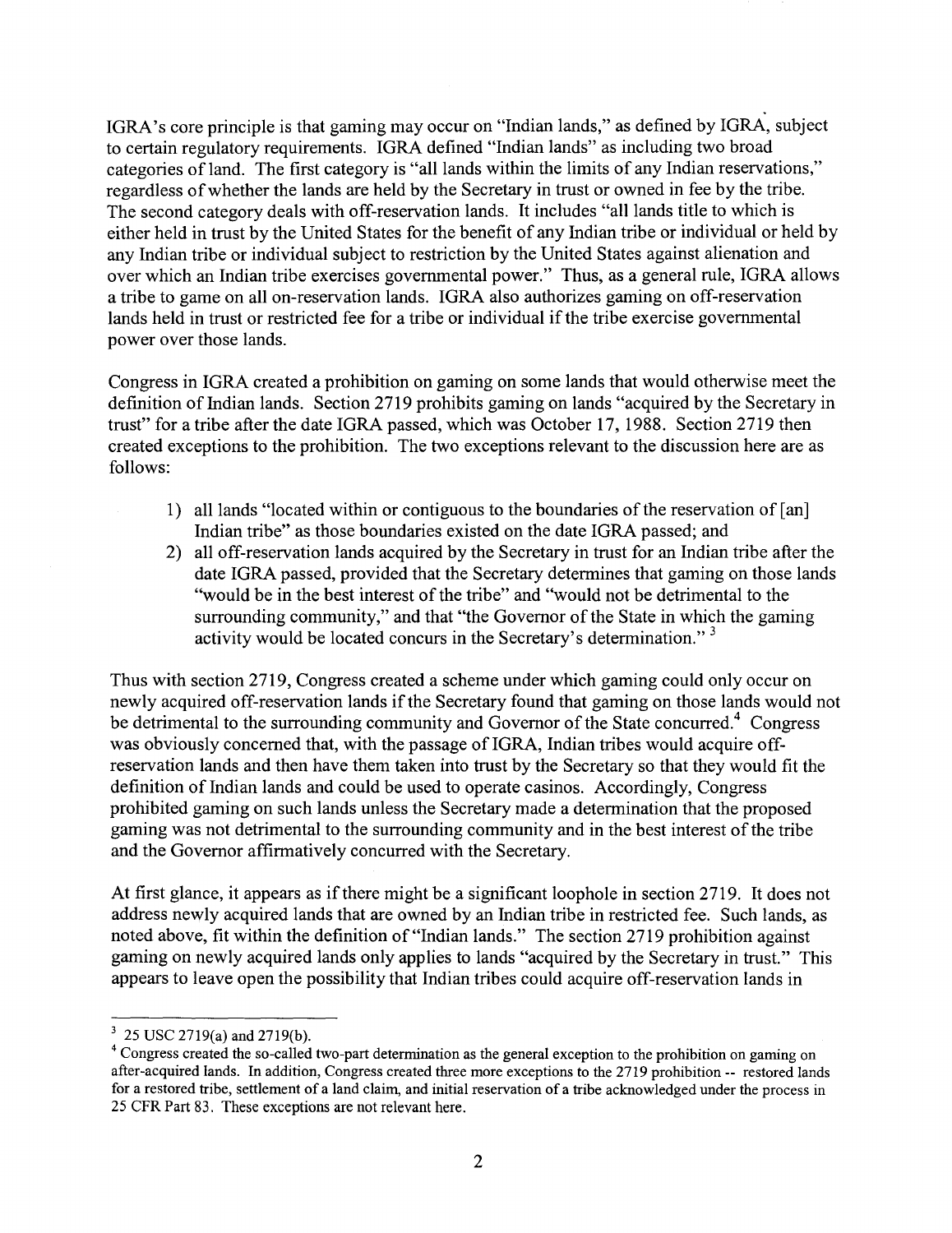restricted fee post-IGRA and operate casinos without the Secretarial determination and the Governor's concurrence. If this loophole were to exist, it would clearly have the potential to undermine the role that Congress intended the Secretary, the Governor and the surrounding communities to play in deciding whether gaming could occur on newly acquired off-reservation lands.

This was the apparent loophole that was of concern to Secretary Norton in 2002 and that led her ultimately to conclude that Congress "must have" intended to include restricted fee lands in the section 2719 prohibition against gaming on after-acquired lands, even though, by its terms that prohibition applies only to land "acquired by the Secretary in trust."

## **Restricted Fee Lands**

The term "restricted fee" refers to real property whose title is held in fee by an Indian tribe (or individual Indian), but which cannot be alienated or encumbered without the consent of Congress. This restriction on alienation attaches to certain Indian lands by operation of law  $$ *i.e.,* by the operation of certain treaties, some tribe-specific statutes and, more generally, the Trade and Intercourse Act, also known the Non-Intercourse Act. The Non-Intercourse Act was enacted by the first Congress in 1790 and remains the law today. Codified at 25 U.S.c. § 177, it provides in pertinent part:

No purchase, grant lease, or other conveyance of lands, or of any title or claims thereto, from any Indian nation or tribe of Indians, shall be of any validity, in law or equity, unless the same be made by treaty or convention, entered into pursuant to the Constitution....

Typically, the Act is invoked today to invalidate a conveyance of tribal land made without the consent of the United States.<sup>5</sup>

The Secretary lacks any general authority to place restrictions on lands tribes acquire in fee. The Secretary can only do that when directed to do so by a statute. Since 1934, however, the Secretary has had broad authority under the Indian Reorganization Act (IRA) to acquire lands for Indian tribes and hold the land in trust and to accept into trust lands acquired by Indian tribes themselves. As trustee of the lands, the United States holds legal title to the lands and they thus cannot be alienated or encumbered without federal approval. Trust lands are, therefore, subject, in effect, to a restriction on alienation just like the lands held by the tribes in restricted fee. Other than the fact that the United States has no ownership interest in restricted fee lands, there may also be other differences between restricted fee lands and lands held in trust. Depending on the duties contained in statutes, regulations, treaties, or executive orders, with regards to trust lands, the Secretary or the United States may owe certain land management duties to the Indian

<sup>&</sup>lt;sup>5</sup>The New York Indian land claims are among several Eastern Indian land claims that arise under the Non-Intercourse Act. *See, e.g., County ofOneida* v. *Oneida Indian Nation ofNew York,* 470 U.S. 226 (1985) *("Oneida IF')* (Tribe has cause of action for lands conveyed to the state in violation ofthe Non-Intercourse Act); *Seneca Nation ofIndians* v. *New York,* 26 F. Supp 2d 555 (W.D.N.Y. 1998), *aff'd on other grounds,* 178 F.3d 95 (2d Cir. 1999) (state condemnation ofland ofthe Seneca Nation was held to violate the Non-Intercourse Act).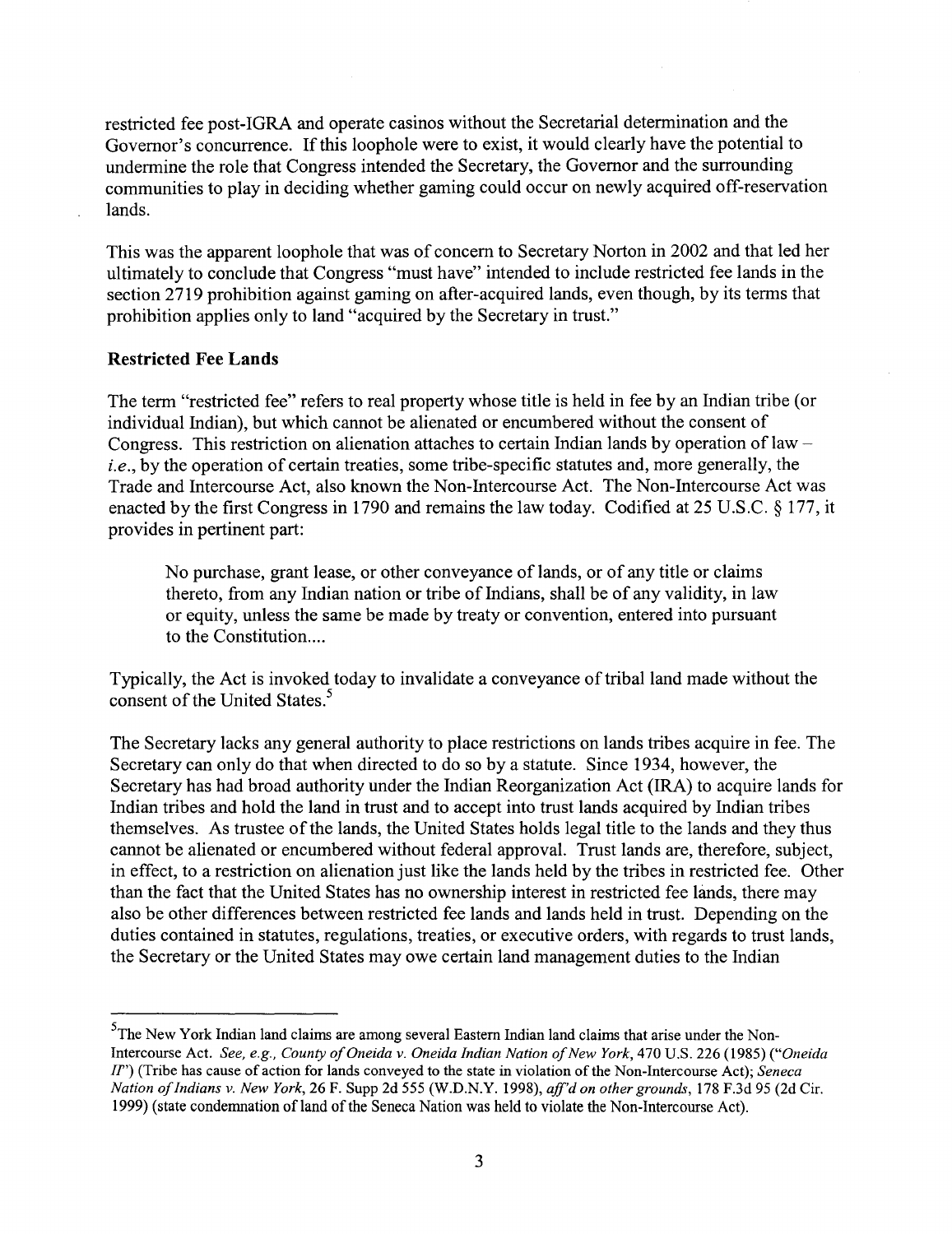beneficiaries and may be responsible for managing any revenues generated from the use of the lands.

## **Secretary Norton's Letter**

As explained above, Secretary Norton was concerned about the apparent loophole in section 2719 with respect to after-acquired fee restricted lands. She was faced with a situation where the Seneca Nation of Indians, by virtue of the specific terms of the Seneca Settlement Act, was authorized to acquire certain off-reservation lands in restricted fee. She was concerned that if she concluded that section 2719 did not apply to the Seneca's restricted fee lands, the Department would be inundated with applications to game on after-acquired restricted fee lands, and that tribes would be allowed to conduct gaming operations on such lands without meeting one ofthe exceptions to the prohibition on gaming on newly acquired lands. As she explained in her letter:

I cannot conclude that Congress intended to limit the restriction to gaming on after-acquired land to only *per se* trust acquisitions. The Settlement Act clearly contemplates the acquisition of Indian lands which would otherwise constitute after-acquired lands. To conclude otherwise would arguably create unintended exceptions to the Section [2719] prohibitions and undermine the regulatory scheme prescribed by IGRA. I believe that lands held in restricted fee status pursuant to an Act of Congress such as is presented within this Compact must be subject to the requirements of Section [2719] of IGRA.

In developing the Part 292 regulations, the Department had an opportunity to reconsider the meaning of section 2719 and to examine more closely the law governing the creation of restricted fee lands. Based on its review, the Department concluded that the language of section 2719 is plain and cannot be ignored and that Secretary Norton's concern about the potential loophole for restricted fee lands was based on an incorrect understanding of the law.

The Supreme Court has instructed that "[t]he starting point in every case involving construction ofa statute is the language [ofthe statute] itself." *Landreth Timber Co.* v. *Landreth,* 471 U.S. 681,685 (1982); *accord Duncan* v. *Walker,* 533 U.S. 167, 172 (2001). Where the meaning of the language in a statute is plain, that is normally the end of the inquiry. *Lamie v. United States Trustee,* 540 U.S. 526, 534 (2004); *United States* v. *Ron Pair Enters.,* 489 U.S. 235, 241 (1989). To determine the plain meaning, the words in a statutory provision that are not defined by the statute itself are customarily given their ordinary meaning. *BP Am. Prod. Co.* v. *Burton, 549* U.S. 84, (2006) (citing *Perrin* v. *United States,* 444 U.S. 37,42 (1979)); *Williams* v. *Taylor,* 529 U.S. 420, 431 (2000).

Because Congress's intent is clear on the face of the IGRA, our analysis can appropriately end there. *See Chevron US.A., Inc.* v. *NRDC,* 467 U.S. 837, 842-43 (1984) (inquiry ends if Congress's intent is clear).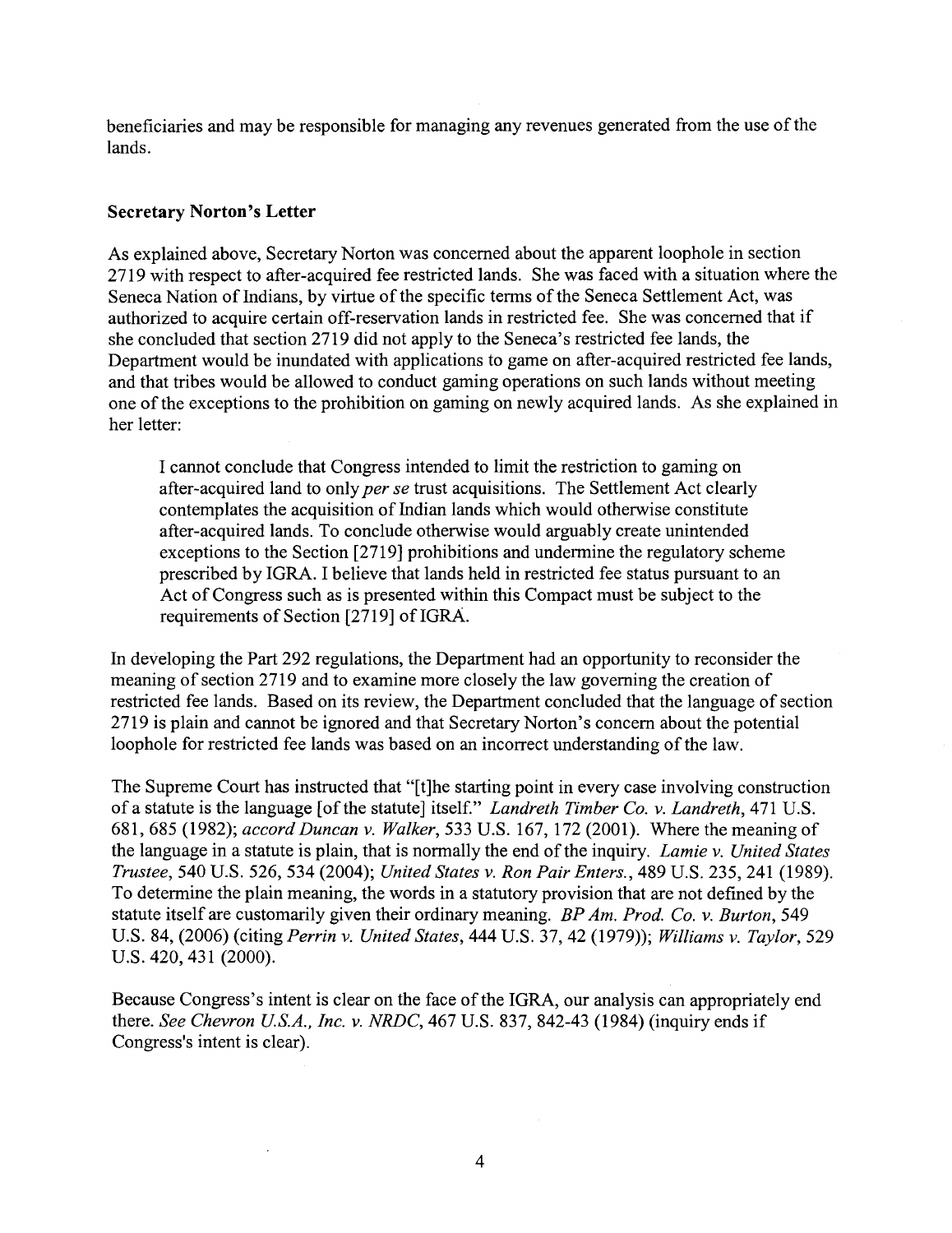Some, however, might nonetheless argue that the phrase "in trust" is ambiguous when used to refer to Indian lands. This is because, in common parlance, Indian lands, whether held in trust or in restricted fee, are sometimes referred to for ease of reference as trust lands.

Where there is ambiguity in a statute (which I do not believe is the case here), the official charged with administering the statute (in this case, the Secretary) has broad discretion to resolve the ambiguity and give meaning to the term. As the Supreme Court has stated:

In *Chevron,* this Court held that ambiguities in statutes within an agency's jurisdiction to administer are delegations of authority to the agency to fill the statutory gap in reasonable fashion. Filling these gaps, the Court explained, involves difficult policy choices that agencies are better equipped to make than courts. If a statute is ambiguous, and if the implementing agency's construction is reasonable, *Chevron* requires a federal court to accept the agency's construction of the statute, even if the agency's reading differs from what the court believes is the best statutory interpretation.

## *Nat'l Cable* & *Telecomms. Ass'n v. Brand X Internet Servs.,* 545 U.S. 967, 980 (2005) (internal citations omitted).

Assuming, for the sake of argument, that the phrase "in trust" is ambiguous, it is readily apparent from the purposes and policies, language, structure and legislative history of IGRA that construing the phrase as was done in the Part 292 regulations is reasonable. To be upheld under step two of *Chevron*, a court need only find that an agency's understanding of the statute "is a sufficiently rational one." *Chemical Mfrs. Ass'n v. NRDC,* 470 U.S. 116, 125 (1985). As the discussion below makes clear, nothing in the language, structure, legislative history or purpose of IGRA extends an interpretation that section 2719 does not extend to restricted fee lands "over the edge ofreasonable interpretation." *Whitman v. American Trucking Ass'n,* 531 U.S. 457, 485 (2001).

Based on its review of the language of the prohibition in section 2719, the Department in promulgating the Part 292 regulations has concluded for three reasons that the language is clear and cannot be ignored.<sup>6</sup> First, the phrase "in trust" has a common and generally well-accepted meaning in Indian law. It refers to a form of ownership in which legal title is held by the United State or the Secretary as trustee, while beneficial title is held by the Indian owner of the land. It does not describe the way in which restricted fee lands are owned. Second, as explained above, lands held in restricted fee status are not "acquired by the Secretary." Neither he nor the United States holds title to them, whether legal or otherwise. Restricted fee lands are acquired by Indian

 $6$  The Department believes this is not one of those "rare" circumstances "where application of the statute as written will produce a result demonstrably at odds with its drafters' intentions." *Demarest v. Manspeaker,* 498 U.S. 184. 190 (1991); Griffin v. Oceanic Contractors, Inc., 458 U.S. 564, 571 (1982). In reviewing a statute for the purpose of developing regulations, an agency will, just as a court must "start, as always, with the language of a statute," *Williams v. Taylor,* 529 U.S. 420, 431 (2000). Congress's intent is best evidenced by the statutory language that it chooses. *United States v. Monsanto,* 491 U.S. 600, 610 (1989). When the statutory text is clear, legislative history is irrelevant. *See, e.g., United States v. Gonzales,* 520 U.S. 1,6 (1997) ("Given the straightforward statutory command, there is no reason to resort to legislative history").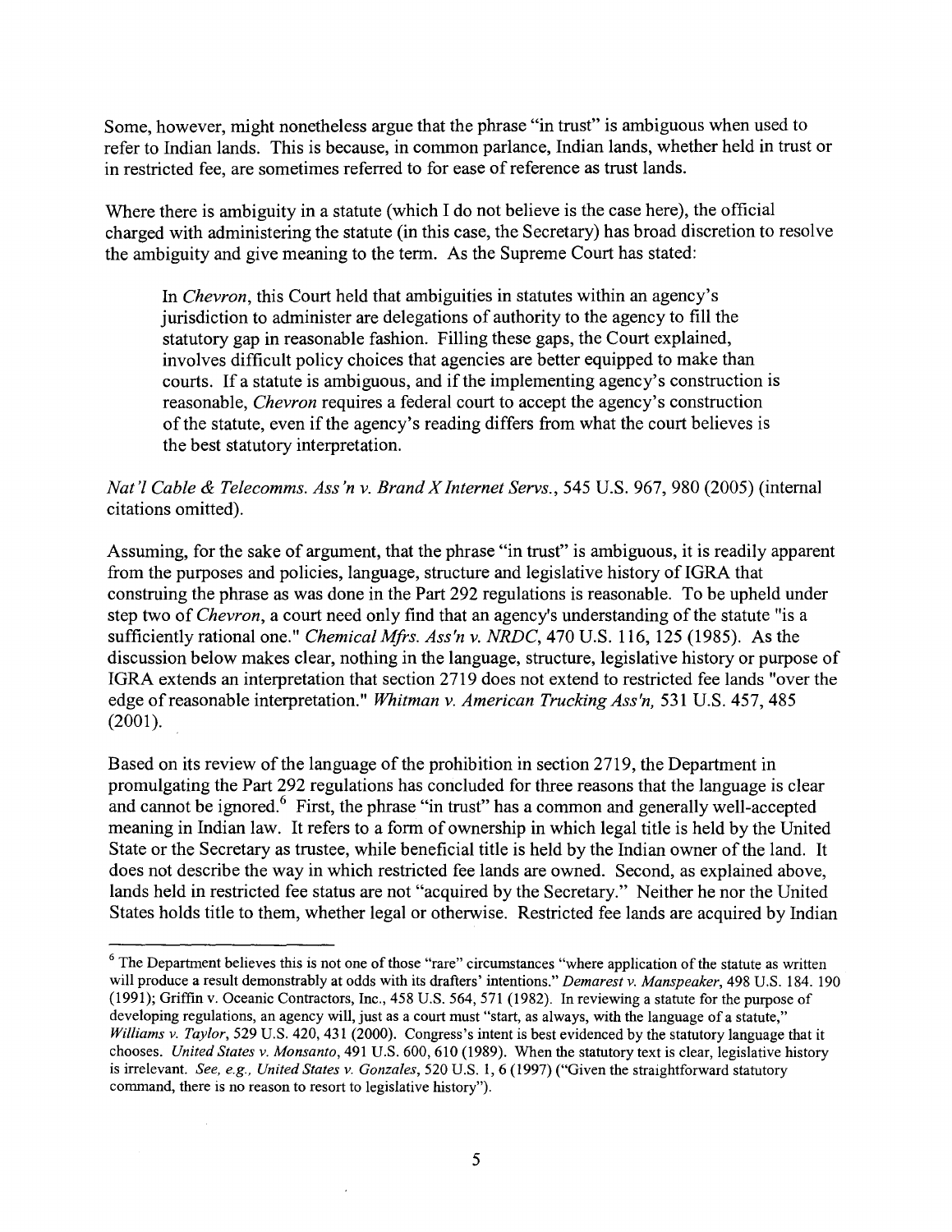tribes and are owned by them, subject to a restriction on alienation that attaches by operation of law. Third, lands held "in trust" by the Secretary, while similar to restricted fee lands in that they cannot be conveyed without approval by the United States, can also be different from restricted fee lands in other important respects. As noted above, depending the terms of specific statutes and implementing regulations, the Secretary as trustee may owe Indian owners of the lands certain management duties. Congress does not typically enact statutes imposing specific duties on the Secretary with respect to restricted fee lands. Accordingly, the Department has determined that there is no basis for reading the phrase "acquired by the Secretary in trust" to include lands acquired by tribes that then become subject to a restriction on alienation by operation of law.

In addition, the Department determined that Secretary Norton's concern about a significant loophole in section 2719 was based on a misapprehension of the law. Secretary Norton was assuming that offreservation lands acquired by tribes post-IGRA would automatically be subject to the restriction on alienation imposed by the Non-Intercourse Act. The Department has since determined that the better view of the law is that when a tribe purchases new lands offreservation and those lands are held by the tribe in fee, then the land is not, without more, automatically subject to restrictions against alienation. The Non-Intercourse Act was intended to apply to "Indian Country" and fee land outside a reservation is not Indian Country.

Since the enactment of the IRA, when the Secretary has acquired new lands for tribes, the lands are usually acquired in trust. Restricted fee lands continue to exist; especially tribal lands in what were the original Thirteen Colonies, some General Allotment Act individual allotments, and tribal lands subject to statutory restrictions. The Supreme Court, however, in *City of Sherrill v. Oneida Indian Nation ofN. Y,* reiterated that the authority in IRA provides the "proper avenue for [a tribe] to reestablish sovereignty over territory."7

While the Department has not previously opined on this precise question, Federal restrictions under the Non-Intercourse Act do not automatically attach to off-reservation parcels acquired by a tribe in fee simple absolute. Participating as *amicus curiae* in *Cass County v. Leech Lake Band of Chippewa Indians*,<sup>8</sup> the United States has argued that the Non-Intercourse Act applies to "all reservation lands held by a Tribe, including lands recently acquired in fee."<sup>9</sup> In doing so, the United States suggested that off-reservation lands are not protected under the Non-Intercourse Act and expanded on this premise by stating: "[t]his case is concerned only with tribally owned lands on a reservation, where the Act serves to protect the tribal land base.<sup> $10$ </sup> The qualifying

 $^7$  City of Sherrill v. Oneida Indian Nation of New York, City of Sherrill v. Oneida Indian Nation of New York, 544 U.S. 197 (2005). At issue in that case was the taxability of on-reservation lands the Oneida Nation re-acquired beginning in 1987 through purchases on the open market, approximately two centuries after they were lost through unlawful conveyances to the State. The Court ruled that the Nation could not, after such a long hiatus, unilaterally assert sovereignty over the reacquired lands. The Court instructed that "Title 25 U.S.c. § 465 authorizes the Secretary of the Interior to acquire land in trust for Indians and provides that the land shall be exempt from State and local taxation," and that this is "the proper avenue for [the Oneida Nation] to reestablish sovereign authority over territory last held by the Oneidas 200 years ago." *City ofSherrill,* 544 U.S. at 220-221. <sup>8</sup> 524 U.S. 103 (1998).

*<sup>9</sup> Cass County v. Leech Lake Band ofChippewa Indians,* 524 U.S. 103 (1998),1997 U.S. Briefs 174, 14-15. <sup>10</sup> *Id.* at 47, fn. 13; *See also Cass County Joint Water Res. Dist. v.* 1.43 *Acres ofLand,* 643 N.W. 2d 685 (N.D. 2002) (holding that the Non-Intercourse Act does not apply to off-reservation tribal fee land).